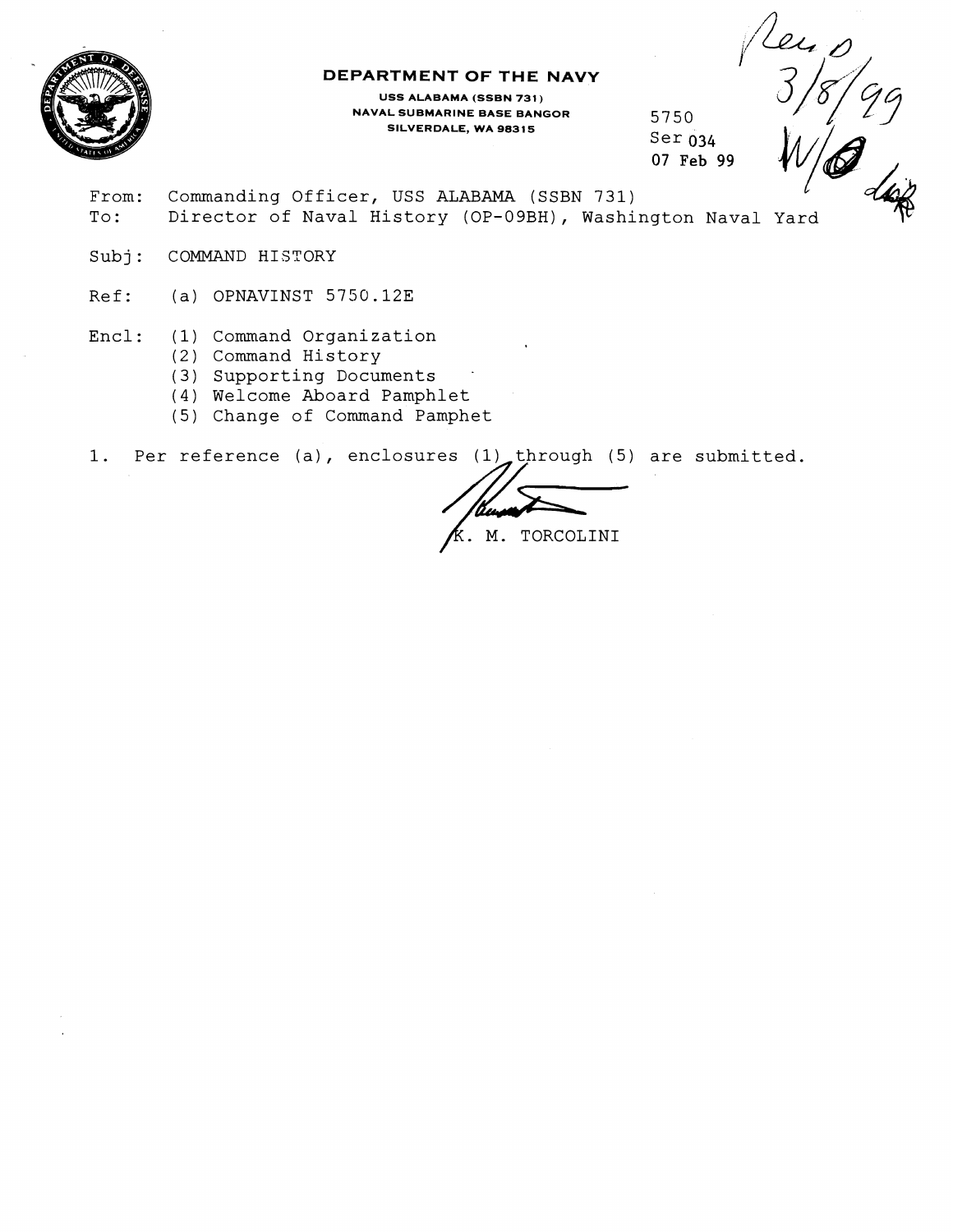# USS **ALABAMA** SSBN 73 1

## **COMMAND ORGANIZATION**



**Enclosure** (1)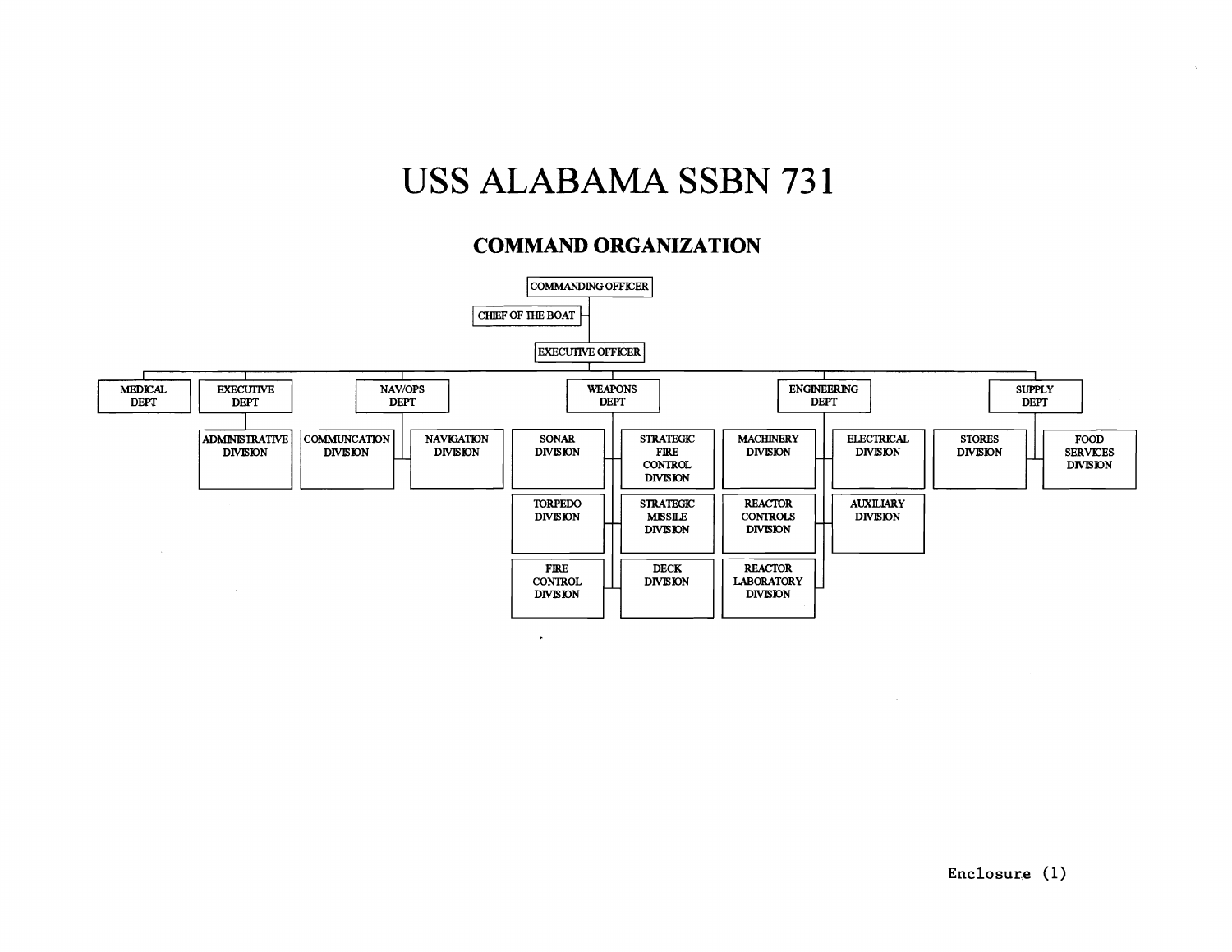#### 1998 COMMAND HISTORY CHRONOLOGY/NARRATIVE

DATE EVENT

- 1JAN98 BLUE CREW UNDERWAY DURING PATROL 43
- 10-12 JAN98 OPERATIONAL REACTOR SAFEGUARDS EXAMINATION (ORSE)
- 12JAN98 MOORED AT EXPLOSIVE HANDLING WHARF (EHW), NAVAL SUBMARINE BASE (NSB), BANGOR, WA
- 14JAN98 EXCHANGE OF COMMAND (GOLD CREW RELIEVES BLUE CREW
- 13-14FEB98 DEFENSE NUCLEAR SURETY INSPECTION/AUGMENTED NAVY TACTICAL PROFICIENCY INSPECTION (DNSI/ANTPI)
- 20FEB98 DABOB BAY TRIALS
- 23FEB98 UNDERWAY FOR PATROL 44
- 23FEB-2MAR98 REFRESHER TRAINING (REFTRA)
- 2-6MAR98 UNDERWAY MATERIAL INSPECTION
- 10-11MAR98 PARTICIPATED IN KILOEX 6-98
- 16-18MAR98 ACOUSTIC TRIALS NEAR KETCHIKAN, ALASKA
- 19MAR98 PARTICIPATED IN EXERCISE POLO HAT 98-1
- 13-14APR98 UNDERWAY, TACTICAL WEAPONS PROFICIENCY (TWP)
- 15-17APR98 UNDERWAY, TACTICAL READINESS EVALUATION (TRE)
- 17-21APR98 PORT VISIT IN PEARL HARBOR, HI
- 5MAY98 MOORED AT NSB BANGOR, WA
- 6MAY 9 8 EXCHANGE OF COMMAND (BLUE CREW RELIEVES GOLD CKEW)/COMMENCED REFIT 45 AT DELTA PIER
- 10JUN98 INDEPENDENT STEAMING EXERCISE (ISE), UNDERWAY FOR PATROL 45

Enclosure (2)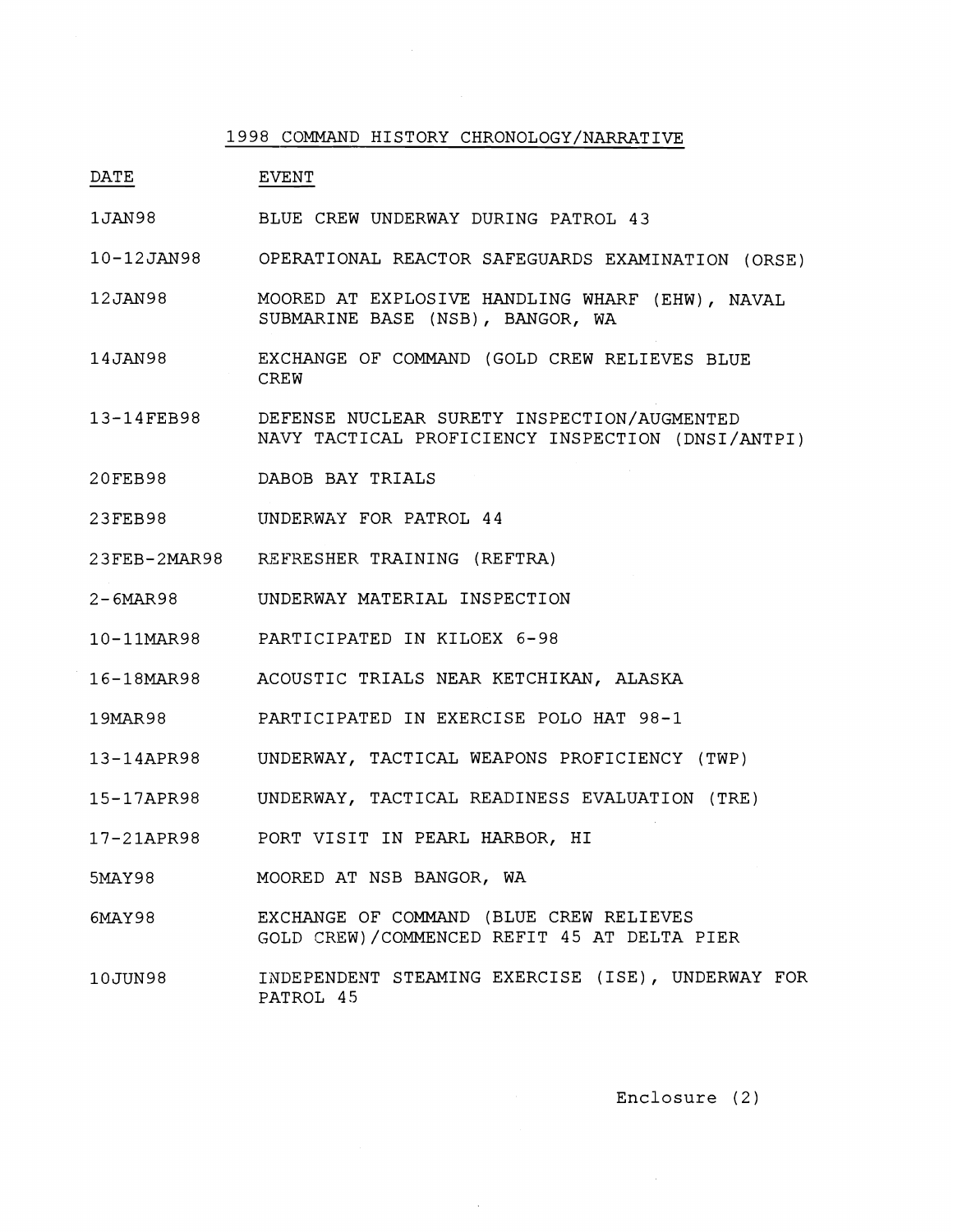## 1998 COMMAND HISTORY CHRONOLOGY/NARRATIVE (Cont' **d)**

- DATE EVENT
- 24JUN98 PARTICIPATED IN POLO HAT 98-2
- 20JUL98 RETURNED TO PORT, BANGOR, WA FOR EMERGENT **REPAIRS**
- 8AUG98 UNDERWAY, CONTINUING PATROL 45
- 21AUG98 MOORED AT MIKE PIER, NSB, SAN DIEGO, CA
- UNDERWAY FOR TWP AND TRE 21AUG98
- 27AUG98 UNDERWAY, CONDUCTED NTPI AND DNSI
- 31AUG98 MOORED MARGINAL SOUTH, NSB, BANGOR WA. CONCLUDED PATROL 45
- BERTH SHIFT TO DRY DOCK/COMMENCED REFIT 46 01SEP98
- 02SEP98 EXCHANGE OF COMMAND (GOLD CREW RELIEVES BLUE CREW)
- BERTH SHIFT TO MARGINAL SOUTH 23SEP98
- UNDERWAY FOR ISE 29SEP98
- 02OCT98 MOORED DELTA PIER, NSB, BANGOR, WA
- 05OCT98 DABOB BAY TRIALS
- UNDERWAY FOR PATROL 46 060CT98
- 090CT98 M03RED DELTA NORTH, NSB, BANGOR, WA
- 110CT98 UNDERWAY, COMMENCING PATROL 46
- 06NOV98 MOORED AT BERTH F-12 PEARL HARBOR, HAWAII. BLUE CREW CHANGE OF COMMAND, COMMANDER KEVIN M. TORCOLINI RELIEVES CAPTAIN JAMES D. GUTH AT NSB BANGOR, WA

16NOV98 UNDERWAY, NTPI

7-9DEC98 UNDERWAY, TWP AND TRE

Enclosure (2)